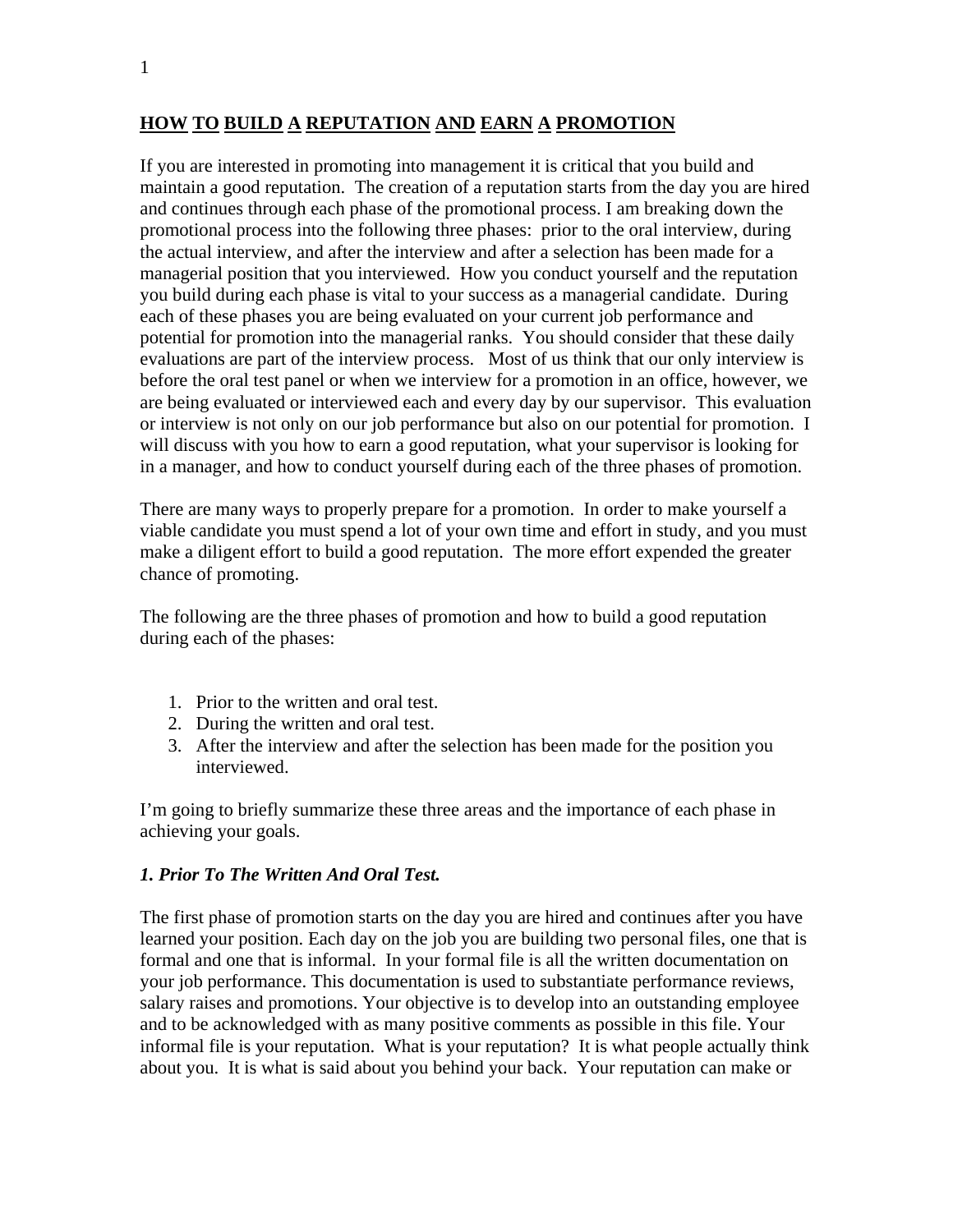break you. You want a good reputation. And you want both the formal and informal files to agree.

Who evaluates your job performance? Your supervisors and managers evaluate you. Additionally, you are evaluated by your peers and by the public we serve. The evaluation is constant and on going. Your supervisor will evaluate your job performance as a technician and your potential to be a managerial candidate. You will continue to be evaluated after you promote for the rest of your career. Your supervisor will prepare your formal file. And your supervisor will discuss your reputation with his or her managers. You are creating a reputation that is unique to your talents and abilities. In order to develop a good reputation you should consider that what you do daily is part of the interview process. This ongoing interview is for all future promotions. Your score on the actual interview is based on how you answer the interview questions. Your reputation score is based on both what you say and actually do on the job.

What is a manager looking for in a candidate who has the potential to promote into management? Managers are looking for someone who is a hard worker and who has the following characteristics: dependability, punctuality, professionalism, sobriety, courtesy, leadership, ability to work effectively without supervision, and the ability to make sound decisions on your own. And this is very important – the ability to get along with your superiors, co-workers, and the public, and the ability to be a team player.

You may think that it is difficult to know what a manager is looking for if you have never been a manager, however, if you try to see things through a manager's eyes you may be surprised how much you already think and see things like a manager. As a front line employee don't you want your co-workers to be dependable and punctual? Don't you want your co-workers to be hard workers? Don't you want your co-workers to be professional? Don't you want co-workers that you can get along with? Don't you want your co-workers to be part of the team? And don't you want managers with these attributes?

If you know what your manager is looking for it should be easier to prepare for your promotion.

There are many things that will prevent a manager from seeing your potential and that will contribute to the demeaning of your reputation. The following are some of the characteristics that a manager does not want to see in his or her employees: whining, complaining, backstabbing, rebellion, laziness, apathy, indifference, cynicism, sarcasm and ignorance. What is the meaning of these words? We are all part of a team and are working together for a common goal, that is, to give the best possible service to the public. If you are someone who is inclined to always complain and whine, who always finds fault with policy and procedure, who always looks for something wrong, who is always cynical and sarcastic, who blames everyone else for anything that is wrong, who is the king or queen of negativity, who is never satisfied, who only puts out just enough to get by or who is lazy, who likes to embarrass or criticize your superiors (or peers) in front of others, and who expects someone else to do the work for them do not expect a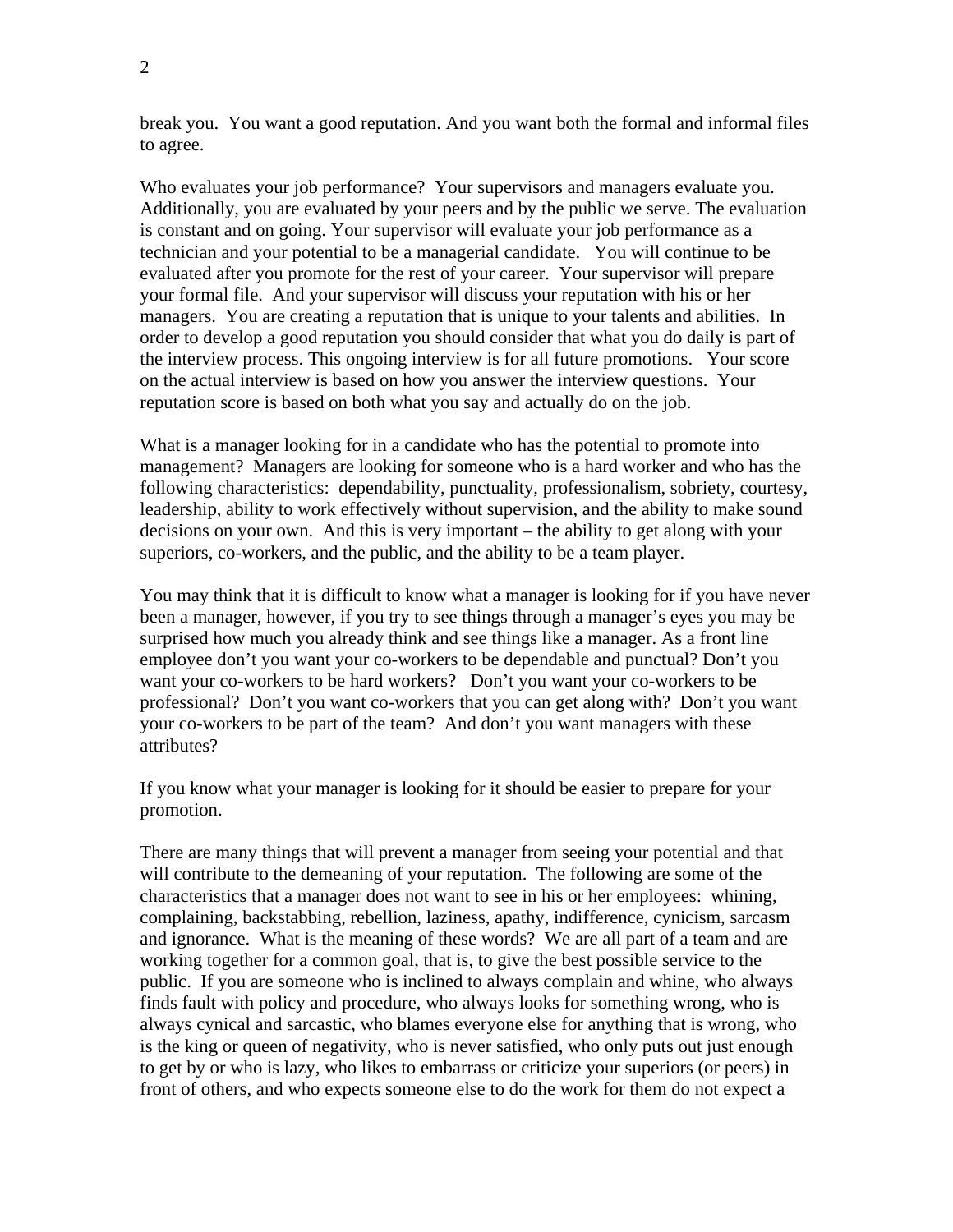promotion. Your supervisor will not want to promote you nor will your supervisor recommend you for a promotion. If you have any or all of these characteristics you are someone who is not ready for a promotion. If you have these characteristics you should not be a manager because a manager can influence a lot of people, for good or bad, and these characteristics if carried into the management ranks will create a negative and hostile environment in your office. If you are so unhappy and miserable with your job you should consider looking for a new job and career. If you think thee is no hope for improving the system, that no one knows what he or she are doing, and that you are better than everyone else you should consider a new career. You should consider either opening your own business or pursuing a new line of work. This job is not for you. The DMV is not your niche. However, if you sincerely think that the system can be improved than make a difference and become a manager. As a manager you can make a difference. You can help make a better work place. If this is the job you want to make your career than work on developing skills that are marketable. If this is the job that you want to make your career than find ways of getting along with everyone and working within the system, rather than against the system. If this is the job that will be your career find out what it takes to be successful and what the department expects of you as an employee. If this is to be your career make the best of it and do what you can to make a difference and improve the work place. It should be your goal and your mission to make the work place better. It should be your responsibility.

In conclusion during the first phase of promotion you are developing not only your skills and knowledge as a DMV employee but you are developing your reputation as a potential manager. When you are ready for a promotion your reputation will be discussed between managers in different offices. If you do not have a good reputation all the skills and knowledge you have developed will not help you in promoting. If you do not have a good reputation you may be prevented from going anywhere. If you have a good reputation and have developed your skills and knowledge your chances for promoting are great. Your reputation can carry you very far. If you have a good reputation managers will be lining up to hire you. It can carry you to the upper echelons of management. Your potential will be limitless.

#### *2. During The Written And Oral Test*

I will not spend too much time talking about the written test because there can several different types of written tests that are administered. However, one piece of advice that I can offer is that you should answer the questions as if you were already in the position for which you are applying. For example, if you are applying for the position of Manager I answer the questions as if you are a Manager I, not as a MVFR or LRE. Try and look through the eyes of a Manager I and assume that you are a Manager I. Broaden your perspective beyond your current position. If you are a Manager I and are applying for a Manager II or Manager III position than you should answer the questions as if you are a Manager II or Manager III.

During the oral test avoid as much as possible verbatim quotes of policy and procedure. Do not give generic answers. Rather answer the questions in a conversational manner, as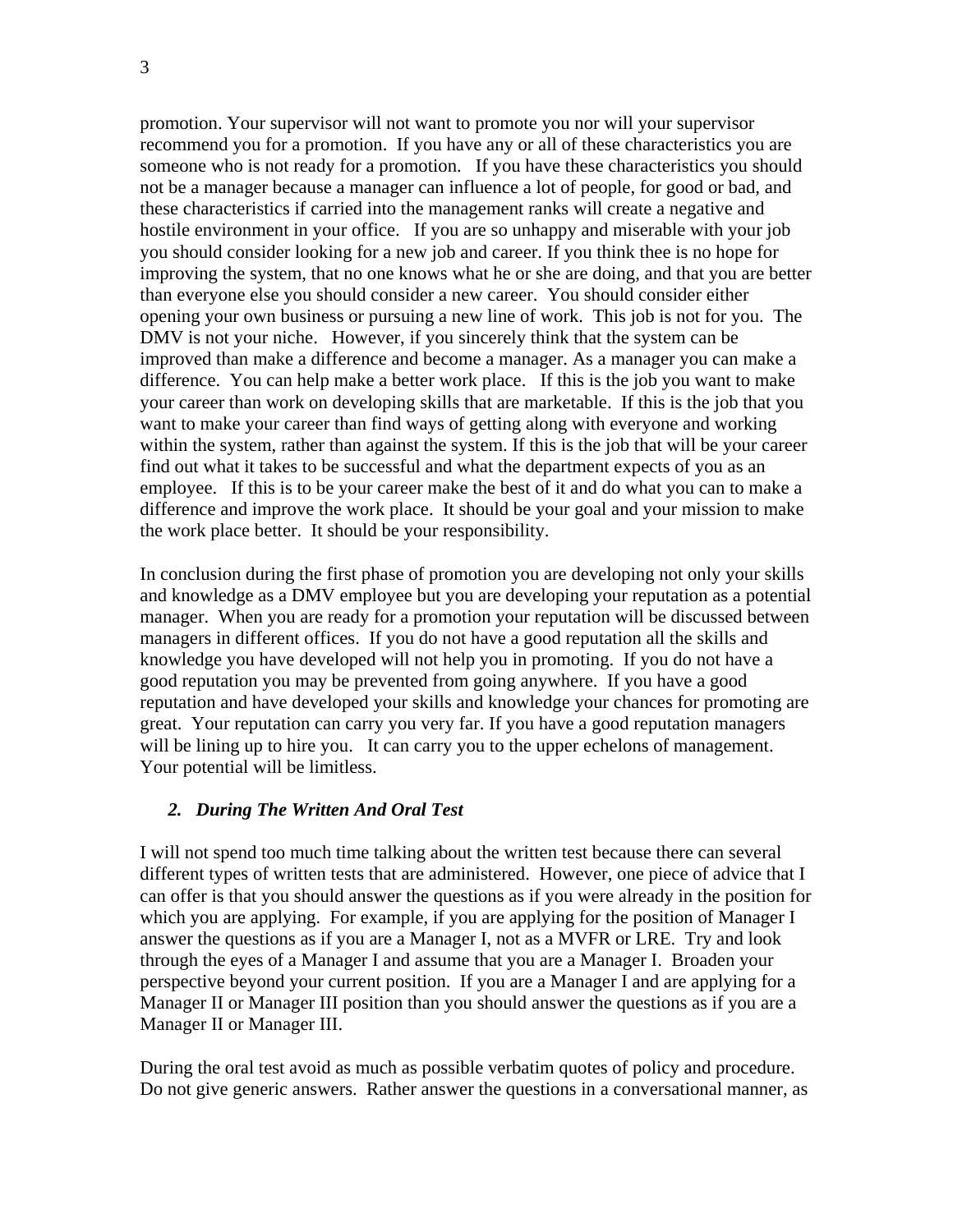if you were talking to an employee or a customer. It is not what you memorized but what you understand. It is your thinking and problem solving ability that the oral panel is looking for. The panel already knows what is said in the manual. The panel already knows department policy and procedure. The panel wants to see if you can explain these answers in an understandable and clear manner as if you were talking to someone who is not cognizant of the subject.

If you are asked how to handle an employee with a disciplinary problem talk to the panel members as if one of them is the employee who is the problem. When you are in the interview room try to picture yourself talking to the employee, and telling the panel members what you would tell the employee. And if you have personal knowledge of a situation that is raised during the interview state that you have seen or done this and elaborate how you would handle it.

How will a good reputation help you doing the interview? By cultivating a good reputation you build your confidence. You are confident in your self and in your job performance. You know what the department expects. This confidence will come across in the interview. You should score very well on the interview.

# *3. After The Interview and After The Selection Has Been Made For The Position You Interviewed*

The results have been sent to you and you have been placed on the promotional list. Now you are waiting to get a feeler for the opportunity to interview for a position. Do not interview for a position unless you really want it. Do not interview just for the experience. If you interview for a position that you do not want and you get the position what are you going to do? You better take it. If you turn down a position after you were informed that you had been selected you will reduce your chances of future promotions. The hiring process is long and involved. A bad impression will be created and hard to forget if you change your mind. You will hurt your reputation. If you want a position, if you are really interested in the position put in for it. Don't be dissuaded from applying because you are told that someone is a "slam dunk" for the position. Don't be persuaded or influenced by gossip or speculation that it has already been decided who will get the promotion. You do not hear this speculation from whoever is making the final decision on hiring. First of all it is illegal to select the candidate for the position before the interview. And secondly most selections are based on the interview and the input the hiring manager gets from your supervisor. This area is where your reputation is important.

It is announced that the position has been filled. If you get the position you will report to your new office as a manager. Congratulations.

If you do not get the position don't be discouraged. Instead objectively look at why someone else was selected. Could you have conducted your interview better? What can you do to improve on future interviews? Did you have the same qualifications as the selected candidate? Is the person who was selected more qualified than you? Do you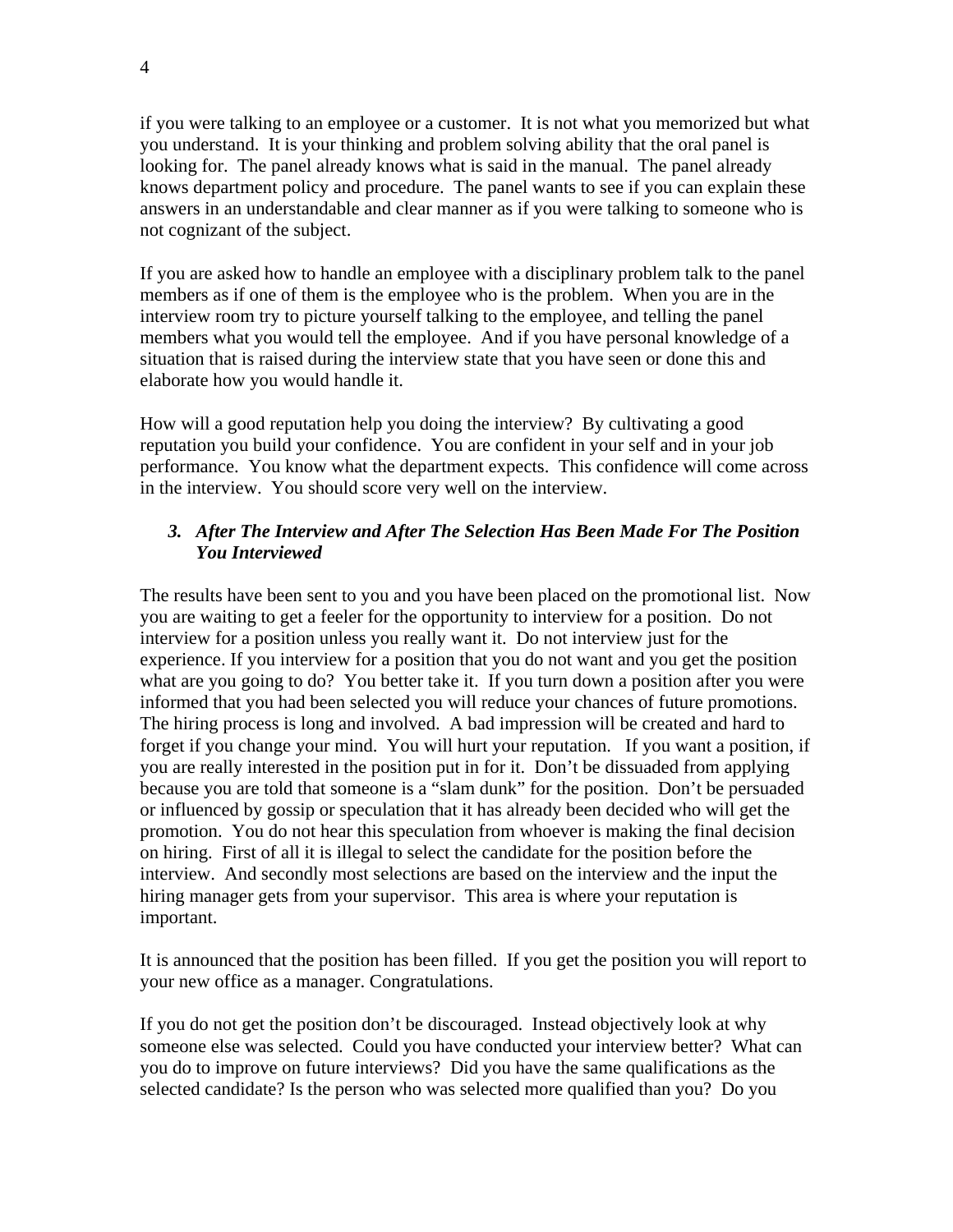need to improve your reputation? If you think that there is room for improvement and you think that you need more experience than do what you have to do to get the experience. Learning is a continuous and ongoing process. It never stops once you reach your goal. In fact, once you reach your first goal, the first promotion, you will have a considerably more to learn. On the other hand you may have been perfectly qualified for the position, however, the hiring manager may have hired someone who had a skill that you did not possess. After all the hiring manager is looking for someone who is not only the best qualified but whom in his or her opinion may be the best fit for the office. The hiring manager is looking for someone who he or she thinks is best fit for them. Do not despair. There will be other promotional opportunities. You still have a job. And you have a good job. You continue building and improving your reputation and prepare for the next interview.

You are now in the management ranks, either a Manager I, II, III, IV or V and you want to promote to the next level. All the steps describe above for promoting are still applicable. Now your reputation is more widespread. You are known in many offices. As a technician you may have only been known in your office. The higher you go the more offices you have probably worked. You know the managers in the adjacent offices. Everything you do has more impact than what you did as a technician. You have a lot more influence than a technician.

How do you enhance your reputation? You do the same things a technician does. You are a team player. You are dependable. You are serious and sober about your position. You get along with your fellow managers. You get along with the boss. You do your job. You do everything you are supposed to do. And more. You go the extra mile everyday. You are a hard worker. You are being interviewed every day. If you realize that your actions, your conduct, your behavior are all part of the interview process you will not only enhance your reputation but will improve your ability to do well on the oral interview. The building of a reputation is an ongoing and never ending process. Many people only remember what was done for them yesterday. Avoid at all costs, complacency. You need to prove yourself every day.

As for being given an unpleasant assignment do it willingly and cheerfully. There is always something that has to be done that no one wants to do. If given such an assignment don't complain, don't whine, just do it. You may turnaround a negative situation, a bad situation into something positive. If you make this impossible situation better, you will make an indelible mark for yourself that is positive and unforgettable. Again this is all part of building a reputation, a positive reputation, and enhancing all chances for future promotions. You are improving your marketability.

You have interviewed for the promotion, either a Manger II, III, IV or V or a Regional Administrator position. The candidate has been selected. You have been notified of the selection. Congratulations, if you are the selected candidate. If you are not selected, what should you do? How should you act? You congratulate the selected candidate.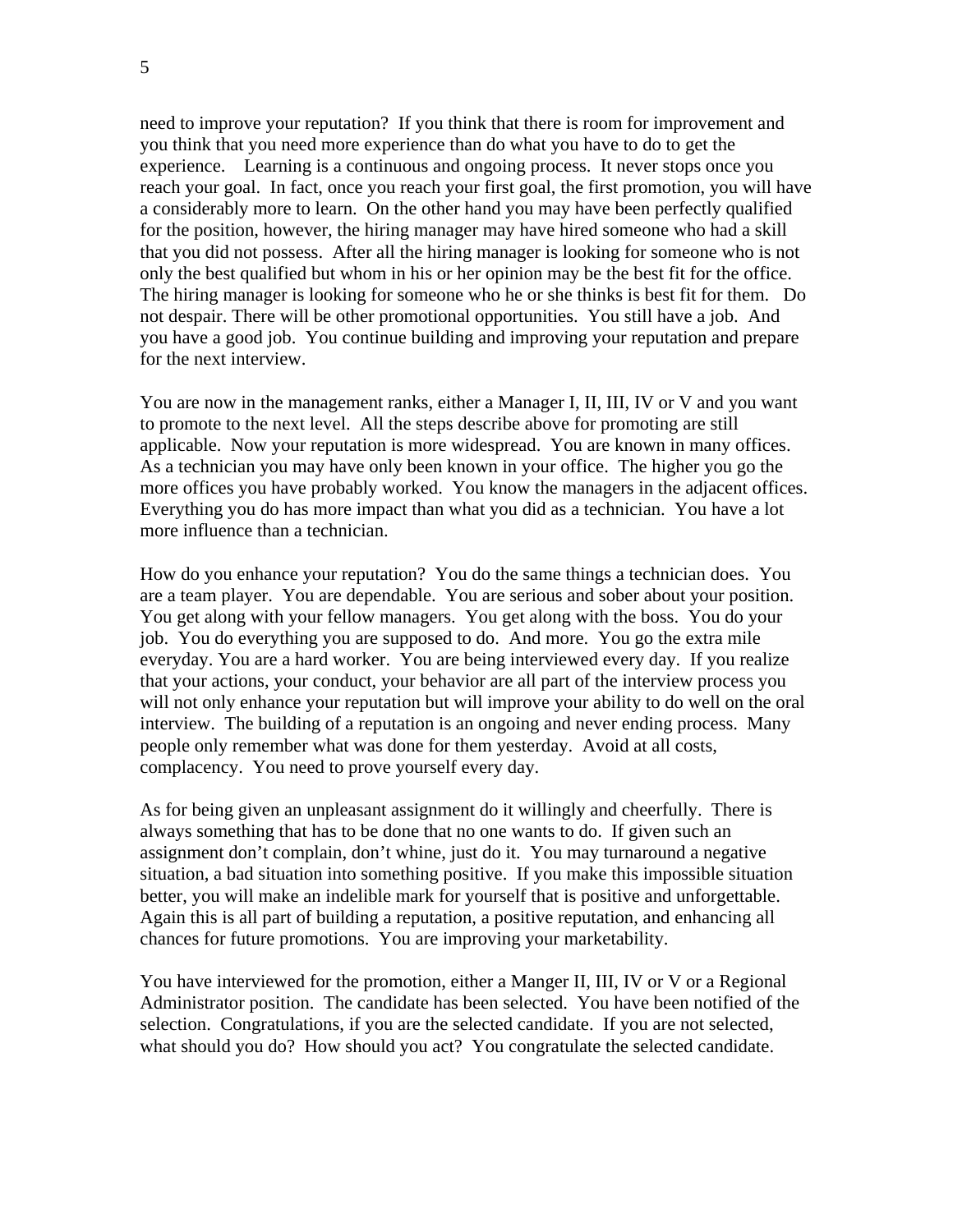Yes, you congratulate the selected candidate and offer him or her all your support. This is what you would want someone to do if you got the position. Only one person is selected. Only one of the candidates will be the new manager. But if you are the one who is not selected you are not a loser. You are not the odd person out. You still have your job and you have a good job. You are still a manager and a good manager. It is a difficult job as a hiring manager to make a selection. Most of us who have promoted through the ranks of management have interviewed for positions that we wanted but did not get. This is part of the process. If one of your competitors is selected for a position you interviewed, and now this competitor who was your colleague, now is your boss, what should you do? How should you act? You congratulate the selected candidate, and you give them all your support, now and in the future. After all if you had been selected you would want all your competitors to give you all their support. We're all part of a team. We're all in this together.

What kind of impression will you make if you become disgruntled for not getting the position? What kind of impression will you make if you blame everyone else for not getting the position? What kind of impression will you make if you file law suites, grievances or complaints if you do not get the position? What kind of impression will you make if you are not supportive of the selected candidate and that it is known that you are angry about the system? Your actions will be a self-fulfilling prophecy. By you actions you are broadcasting to everyone that you cannot handle news that is not favorable. By your actions you are broadcasting to everyone that you are not a team player. By you actions you are broadcasting to everyone that the system is not acceptable to you, that you are better than the system. You are burning your bridges and reducing, if not eliminating, the possibility of future promotions.

### *"Playing Politics" and Closing Comments*

Let me briefly discuss the term, "playing politics." This term often is a pejorative. This term is often associated with brownnosing and other similar derogatory words. Nothing could be further from the truth. Playing politics is simply one way of describing how to get along with everyone in your working place. Playing politics is showing consideration for the feelings and well being of your co-workers and superiors. Playing politics is being respectful and professional. Playing politics is treating people like you want to be treated. Isn't it smart to get along with your boss? When you are the boss don't you want your subordinates to get along with you? If you want a good reputation it makes perfect sense to play politics and get along with your boss. After all who wants to work with anyone who does not get along with his or her co-workers. And who wants to work with someone who is always complaining about the system but doesn't want to do anything about it.

In closing, the hiring process is continuous, ongoing and never-ending. It involves the creation and maintenance of a good reputation and the ability to get along with everyone with whom you work. You are being interviewed every day for every position, current and future. If you keep these observations in mind, practice and adhere to them, your